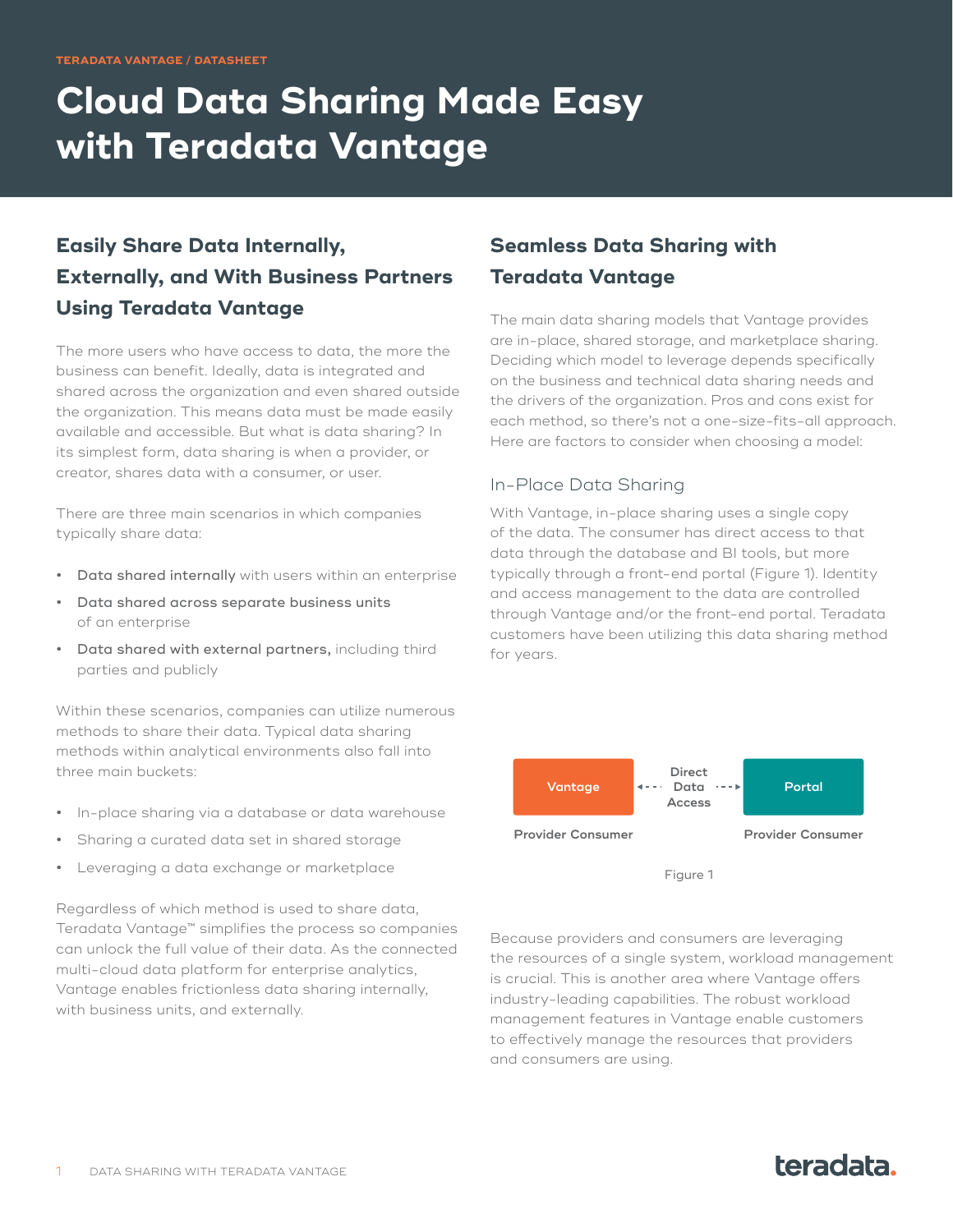The in-place sharing method within Vantage has many benefits. For example, companies need to maintain only a single copy of the data, which helps prevent data silos and multiple versions being used by different departments. This data sharing approach with Vantage also ensures that data is always fresh and up to date. In addition, consumers have the ability to leverage the high performance and scalability of Vantage to access and analyze shared data.

Consumers can also be given their own workspace within Vantage. They can use this space to bring in their own data, join it with the shared data, and then analyze it for new insights. Because everything is done in-place within Vantage, the provider typically pays for compute and storage, unless a chargeback method can be put in place. Customers must take into consideration the load and utilization of resources on their Vantage system. Likewise, capacity planning for the storage and compute resources leveraged for data sharing has to be considered.

#### Shared Data Storage

In this sharing method, data that exists in Vantage is written to an object store and the data is shared with consumers. It uses a simple open storage level data sharing approach (Figure 2). By leveraging the Vantage Native Object Store (NOS) write functionality, a provider writes data to an object store in an open Parquet format.



This open-sharing method allows the consumer to access, read, and analyze the shared data with another instance of Vantage or other tools that read Parquet, like Presto or Spark. A consumer and provider can have separate compute resources, and the provider can leverage the compute engine of their choice. All identity and access management for the shared data are controlled through the object store identity and access management framework.

Within the management framework, the provider can choose to encrypt data both at rest and in transit. Because access is controlled through the object store management framework, the process to set up, authorize, and track consumers is more manual than other methods and is dependent on the functionality of the object store management tools and processes.

### Marketplace Data Sharing

Teradata Vantage Marketplace data sharing connects Vantage to a cloud vendor's data sharing marketplace services. This approach enables providers and consumers to leverage the cloud vendor's existing ecosystem to privately share and consume data. Vantage Marketplace sharing is integrated with both Microsoft's Azure Data Share and Amazon's AWS Data Exchange.





The sharing method works by providers leveraging Vantage's NOS write capability to write data that is to be shared to an object store in AWS and Azure. Vantage's integration with the marketplace allows the data to be consumed by the marketplace services and distributed to consumers (Figure 3). These services provide the benefit of an existing identity management, access, and logging services. No manual access or identity management are needed on the provider's object store for the consumers.

The marketplace also provides automated alerts and data propagation to the consumers. When updates or changes are made to the shared data within the provider's object store, they are automatically sent to the consumers who have subscribed to that specific sharing service. All data in this sharing framework is encrypted at rest and in transit for a high level of protection and security.